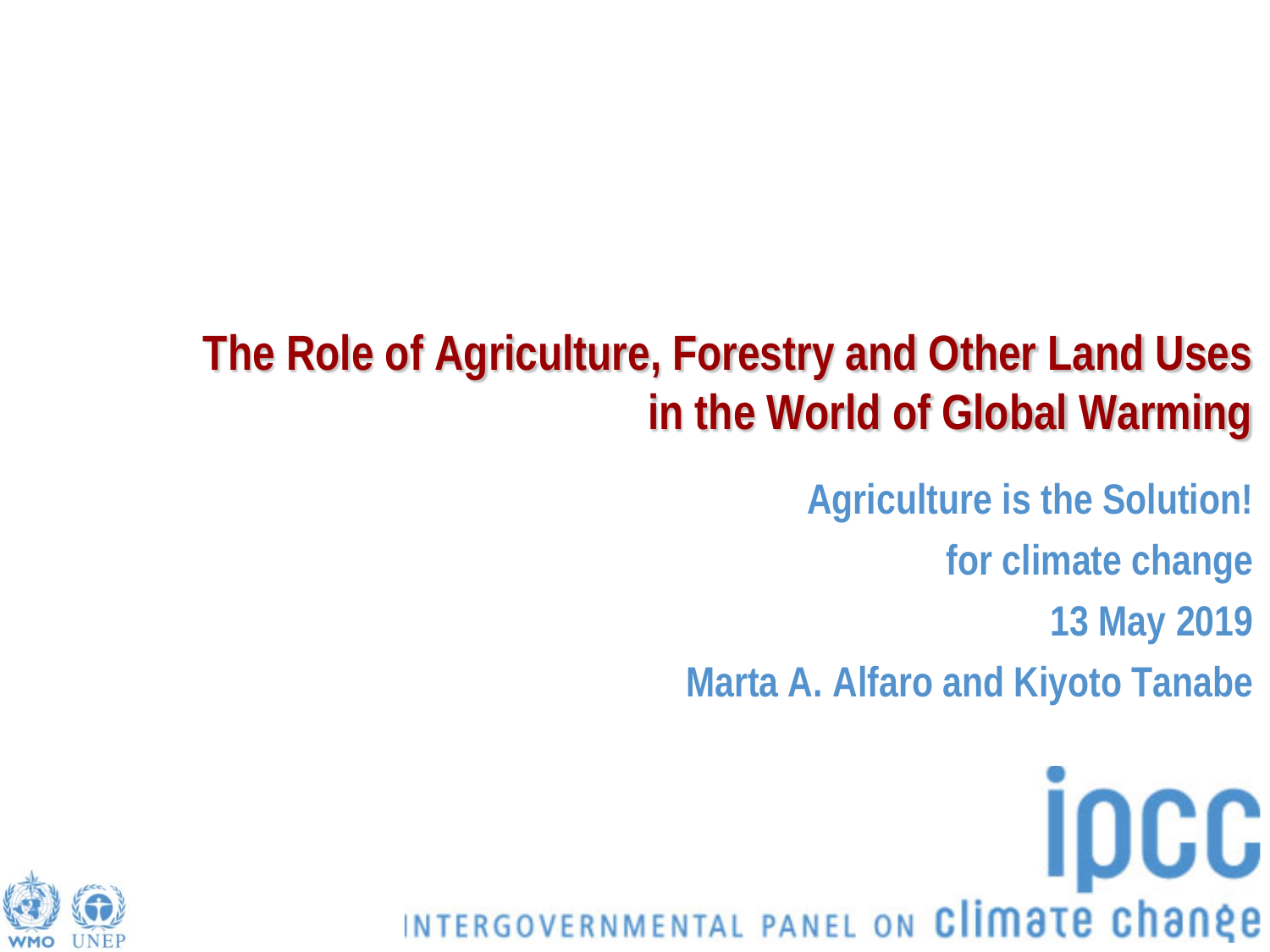### **Introduction**



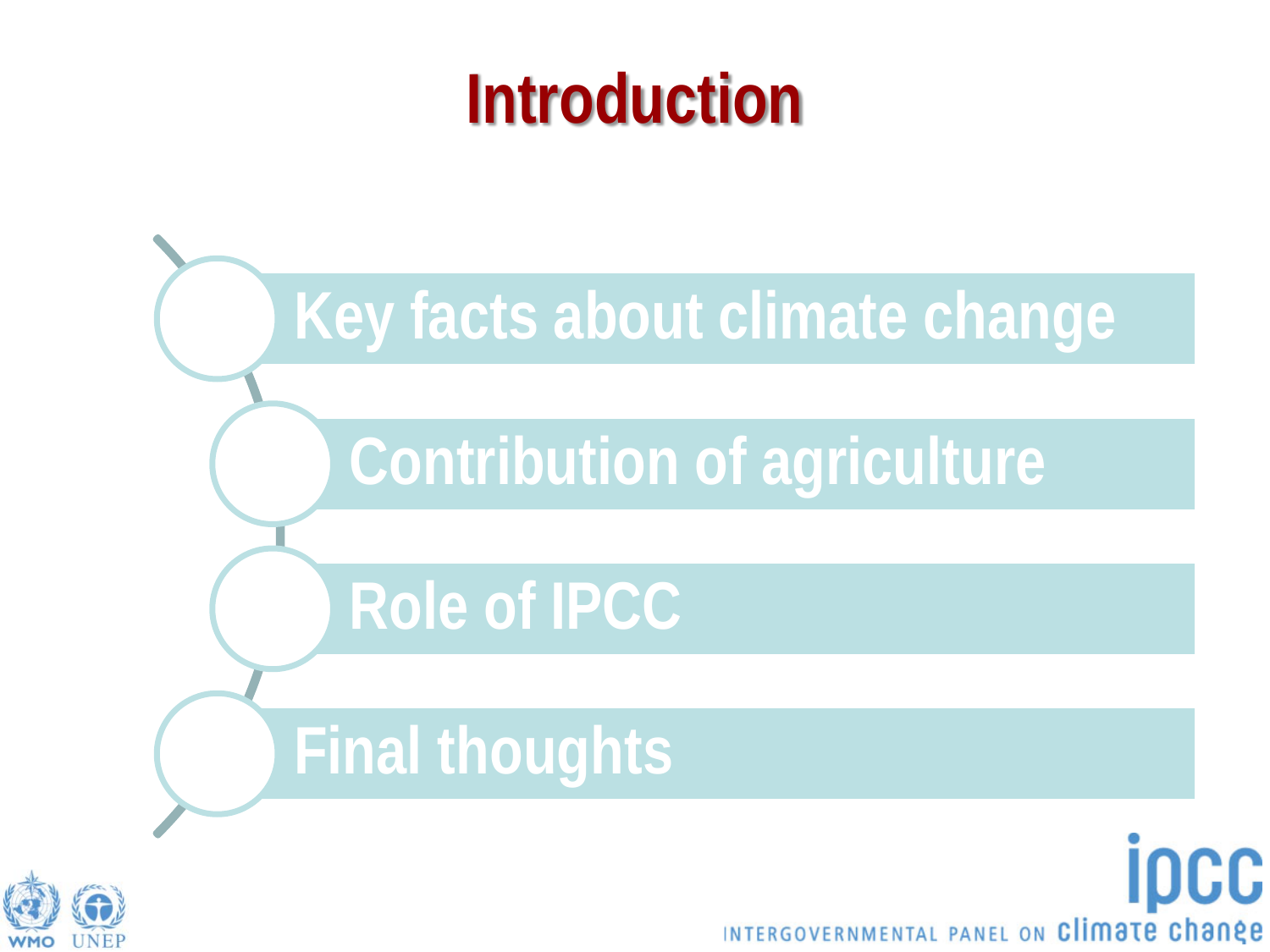### **Increasing world population**



**FAO (2007)**

World population clock live

7,664,014,116

**World population Right now** 

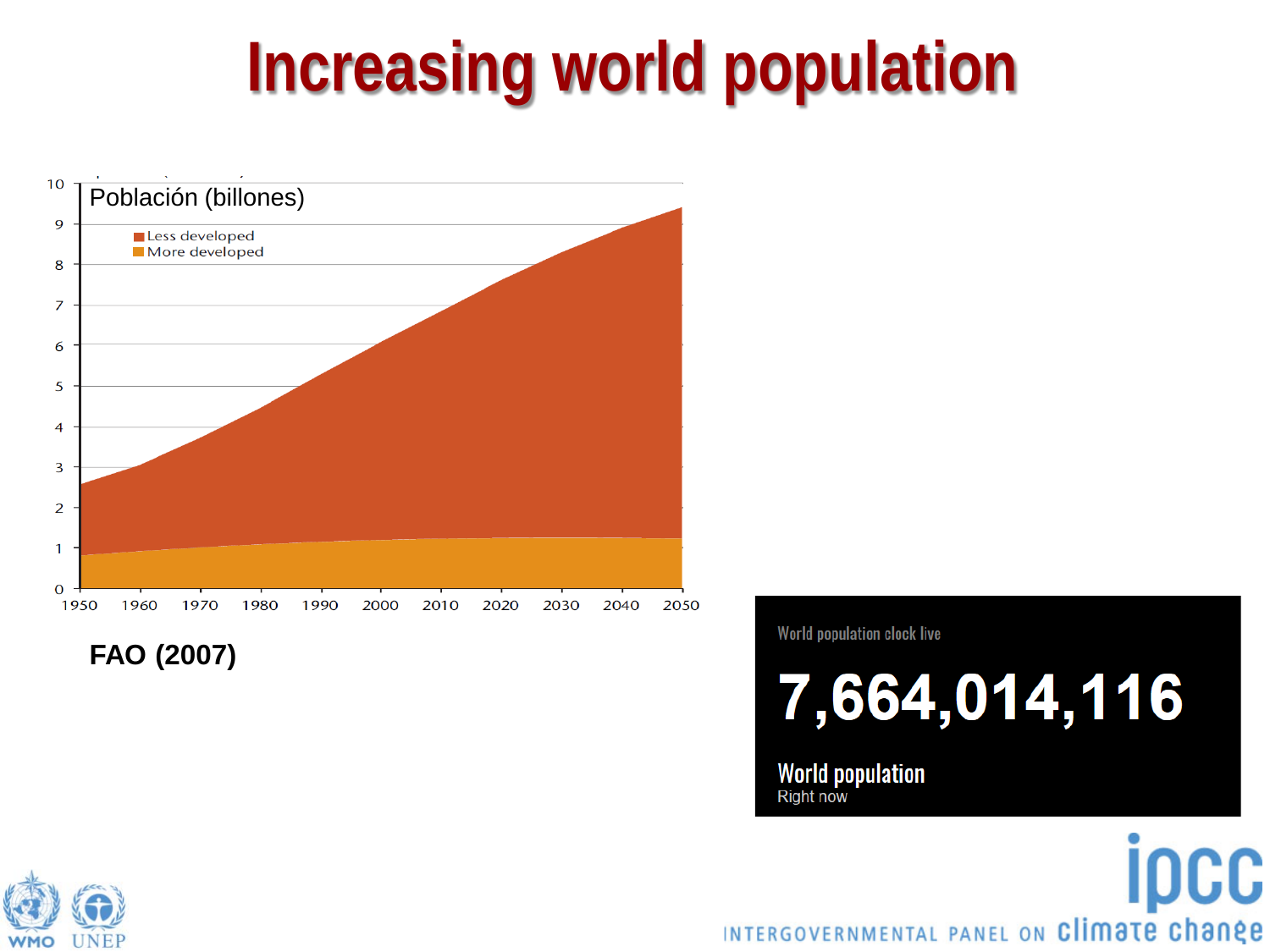## **Increasing role of farming in worldwide food security**





16 26 47 76 100 155

**FARMER** 

П

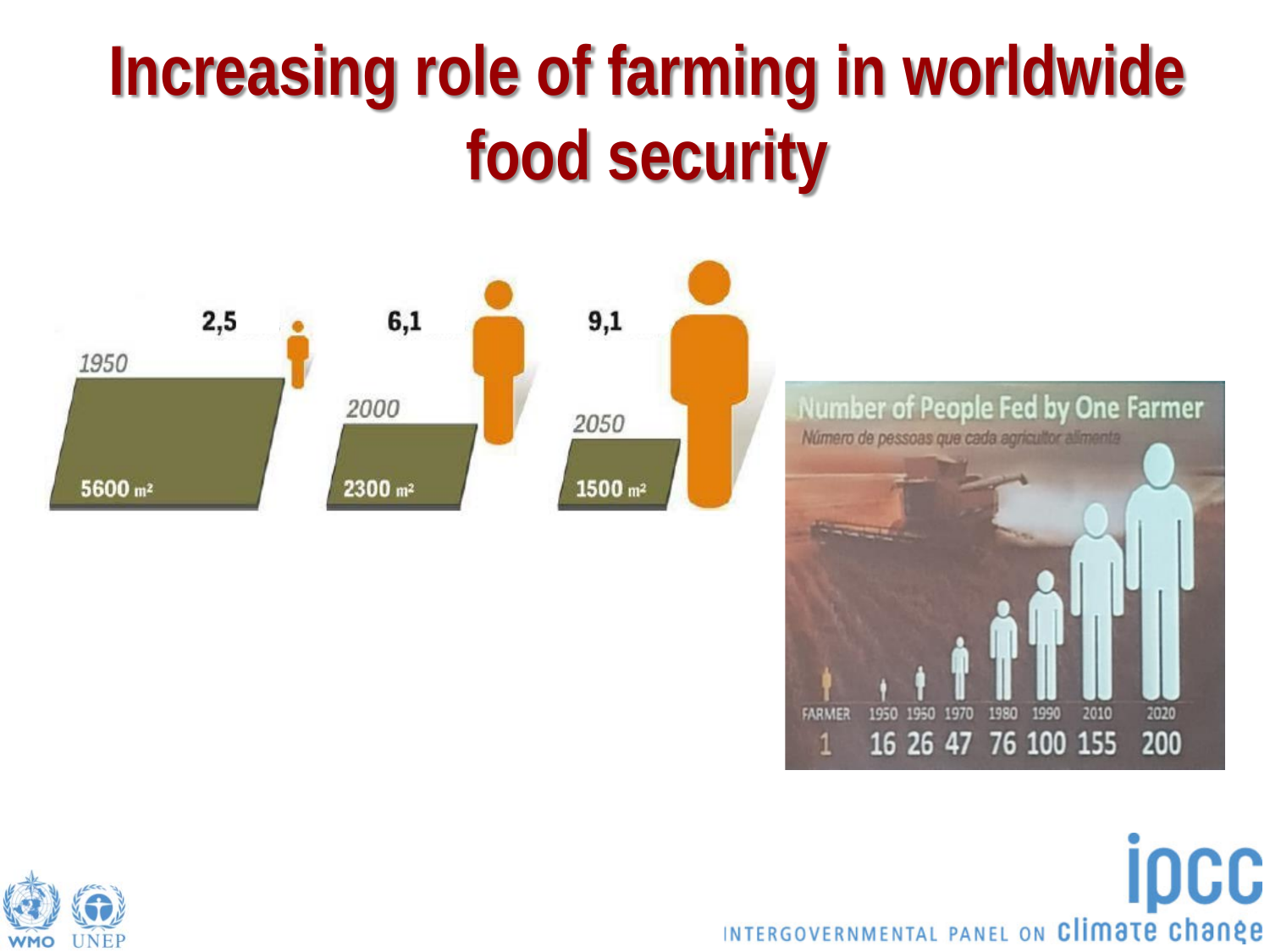# **Changes in traditional agricultural systems**





Which one of these contributes more to **Global Warming?** 

- **~50% more livestock in 2050 (FAO)**
- **Grow expected in Asia and Latam countries**
- **Potential negative externalities of food chains**
- **New consumer**
- **International negotiations**

#### UN urges global move to meat and dairy-free diet

imption of animal products is necessary to save the world from the worst impacts of climate change. UN report says

**Pelicity Caru** rus<br>uk. Wodnasday z Juna 2010 17.00 EET



semic growth. Photograph: Daniel Beltra/Groenpeace



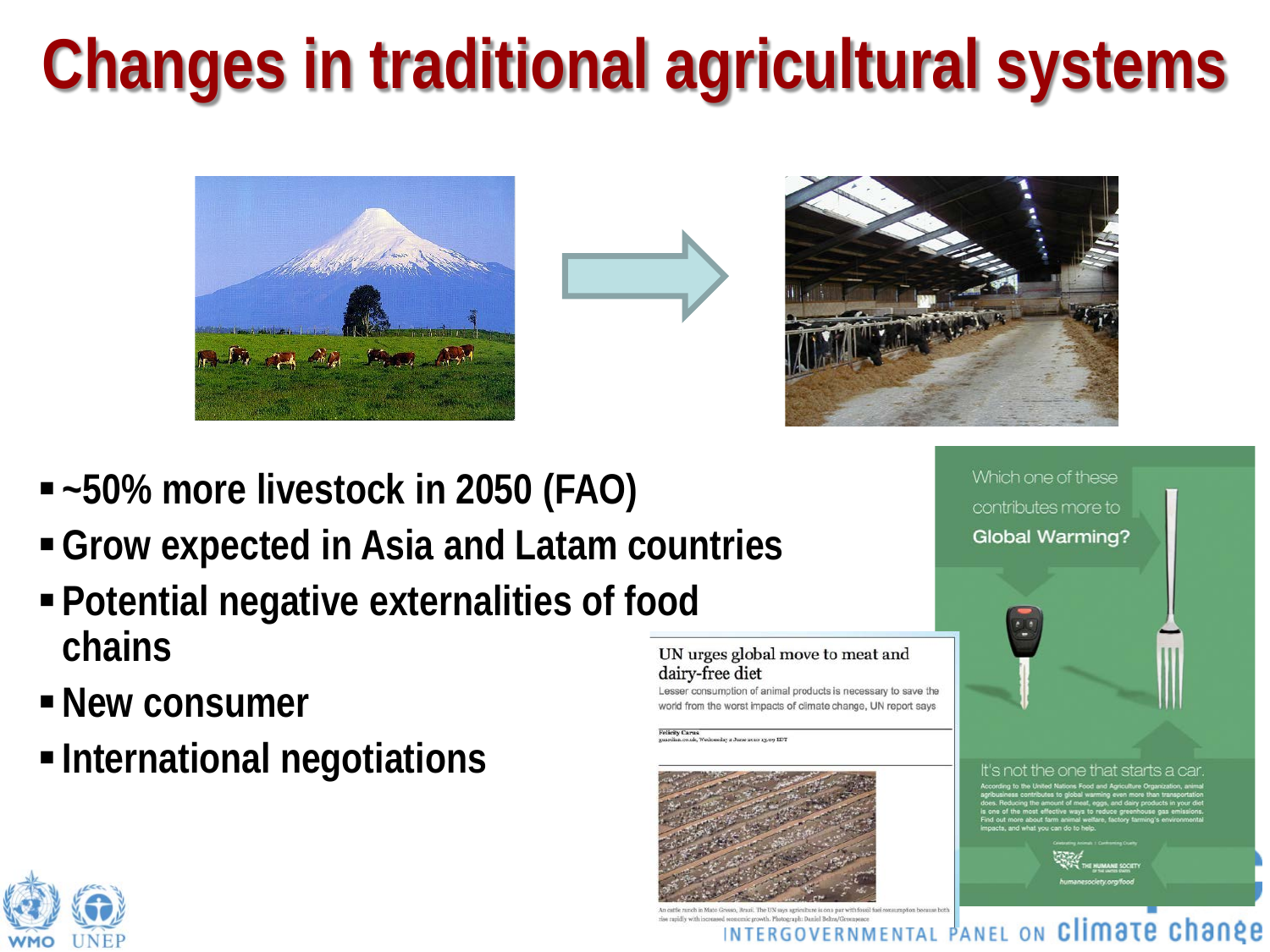### **Climate Change and Greenhouse Gases**

### ATMÓSFERA

Radiación solar penetrante 343 Watios por m<sup>2</sup>

Una parte de la radiación solar es reflejada por la atmósfera y la superficie terrestre Radiación solar reflejada 103 Watios por m<sup>2</sup>

Una parte de la radiación infrarroja atraviesa la atmósfera y se pierde en el espacio 

### GASES EFECTO INVERNADERO

La radiación solar pasa a través de la atmósfera libre de obstáculos.

**SOL** 

Parte de la radiación infrarroja es absorbida y reemitida por las moléculas de gas de invernadero. El efecto directo es el calentamiento de la superficie terrestre y la troposfera

**TIERRA** 

La superficie gana temperatura y la radiación infrarroja es emitida de nuevo

La energía solar es absorbida por la superficie terrestre y la calienta 168 Watios por m<sup>2</sup>

y es convertida en calor reflejando la emisión de radiación de longitud de onda (infrarrojo) a la atmósfera

Fuente: UNEP -GRID-Arendal.

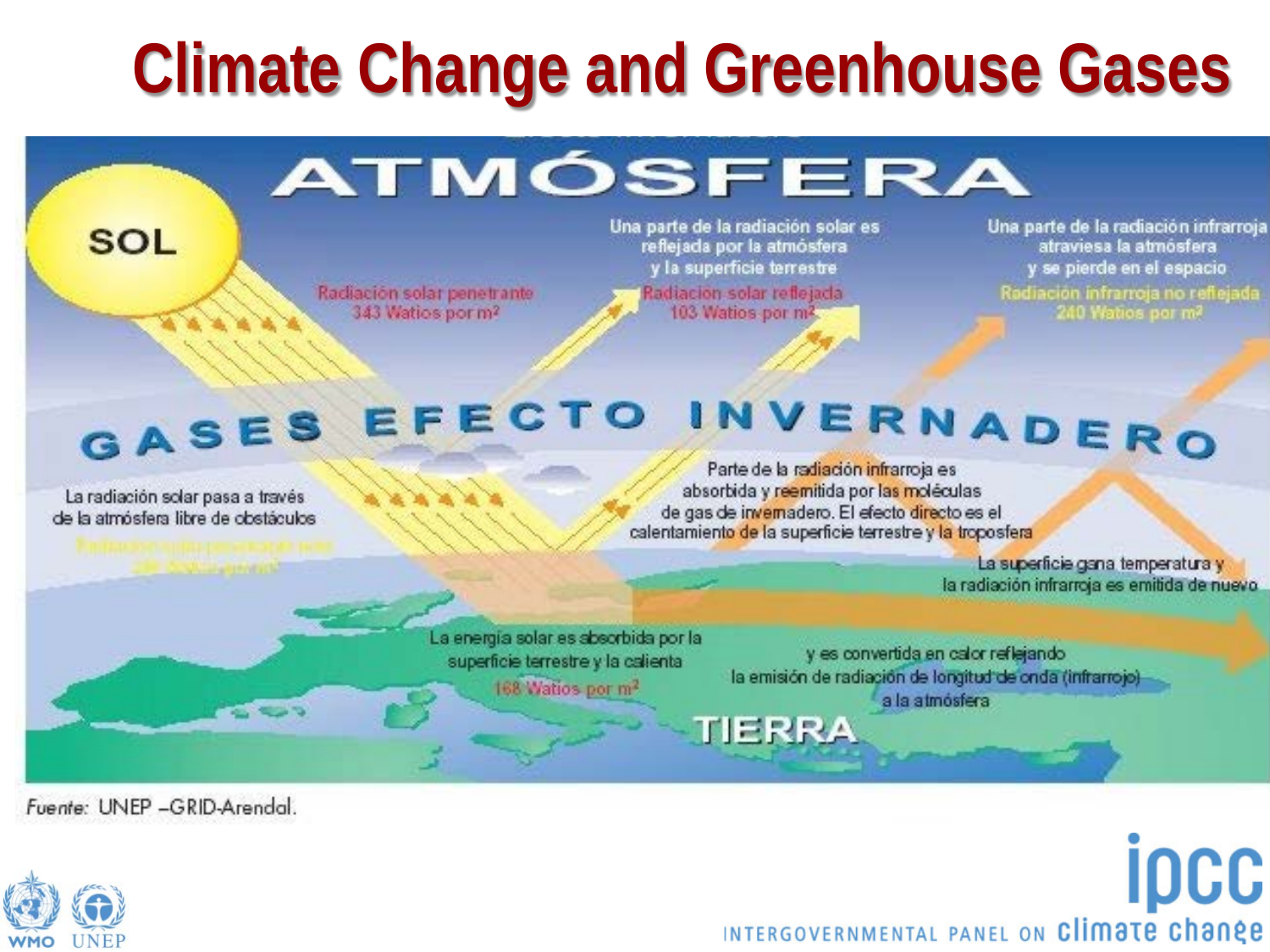### **Agriculture and greenhouse gases**



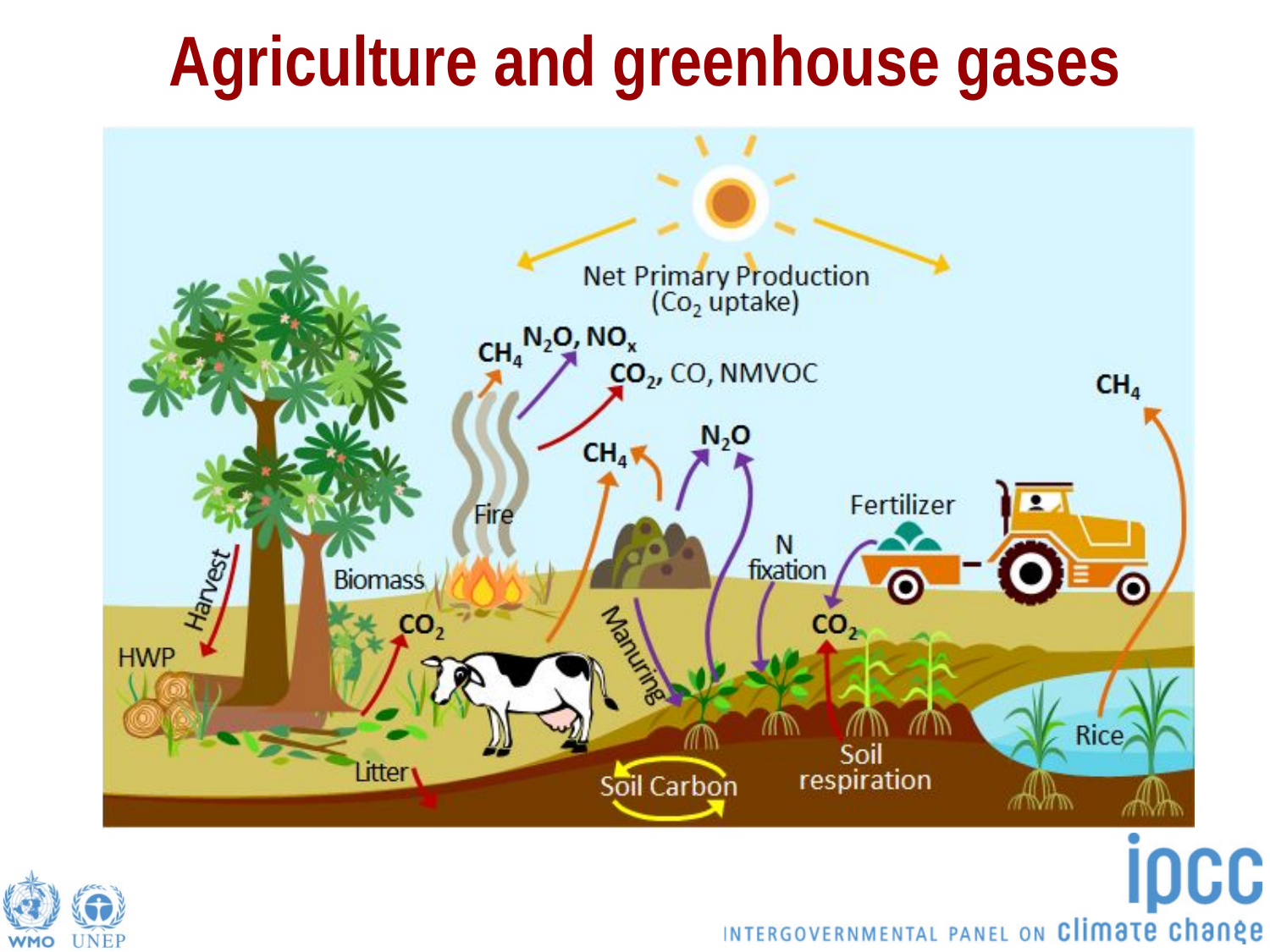## **Greenhouse gases relevant for the agriculture sector**

| <b>Gas</b>      | Life           | <b>PGW</b>            | Origen                                                                                                       |
|-----------------|----------------|-----------------------|--------------------------------------------------------------------------------------------------------------|
|                 | (years)        | $(100 \text{ years})$ |                                                                                                              |
| CO <sub>2</sub> | $\blacksquare$ | 1                     | Respiration, use of fosil fuels                                                                              |
| CH <sub>4</sub> | 12             | 25                    | <b>Rice</b><br>cultivation,<br>ruminants,<br>manure<br>management                                            |
| $N_2$ O         | 121            | 298                   | Soils under grazing or with nitrogen<br>fertilizer application, manure mangement<br>and application to soils |

**IDCC** 



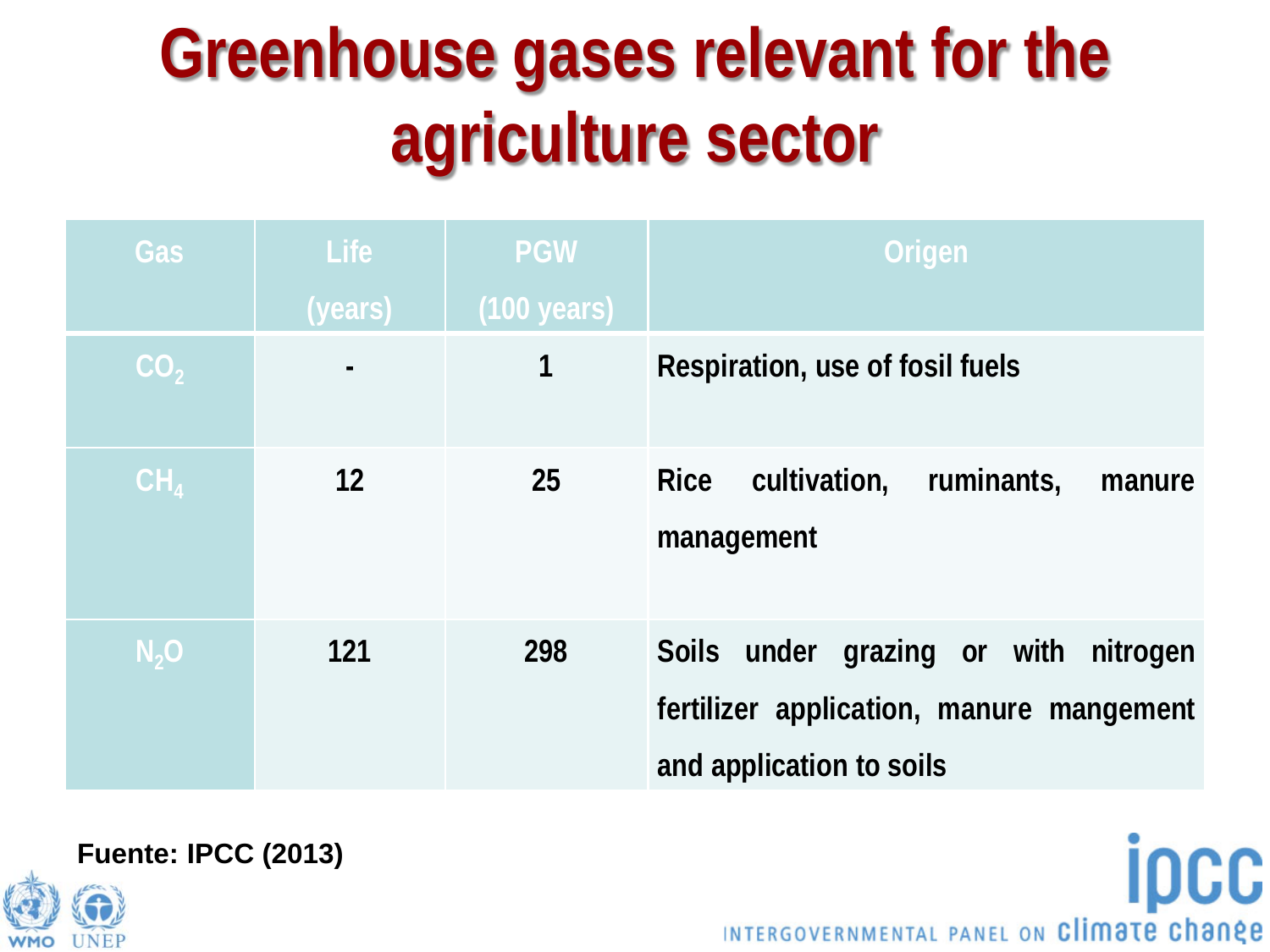### **Greenhouse gas emissions at a global scale**



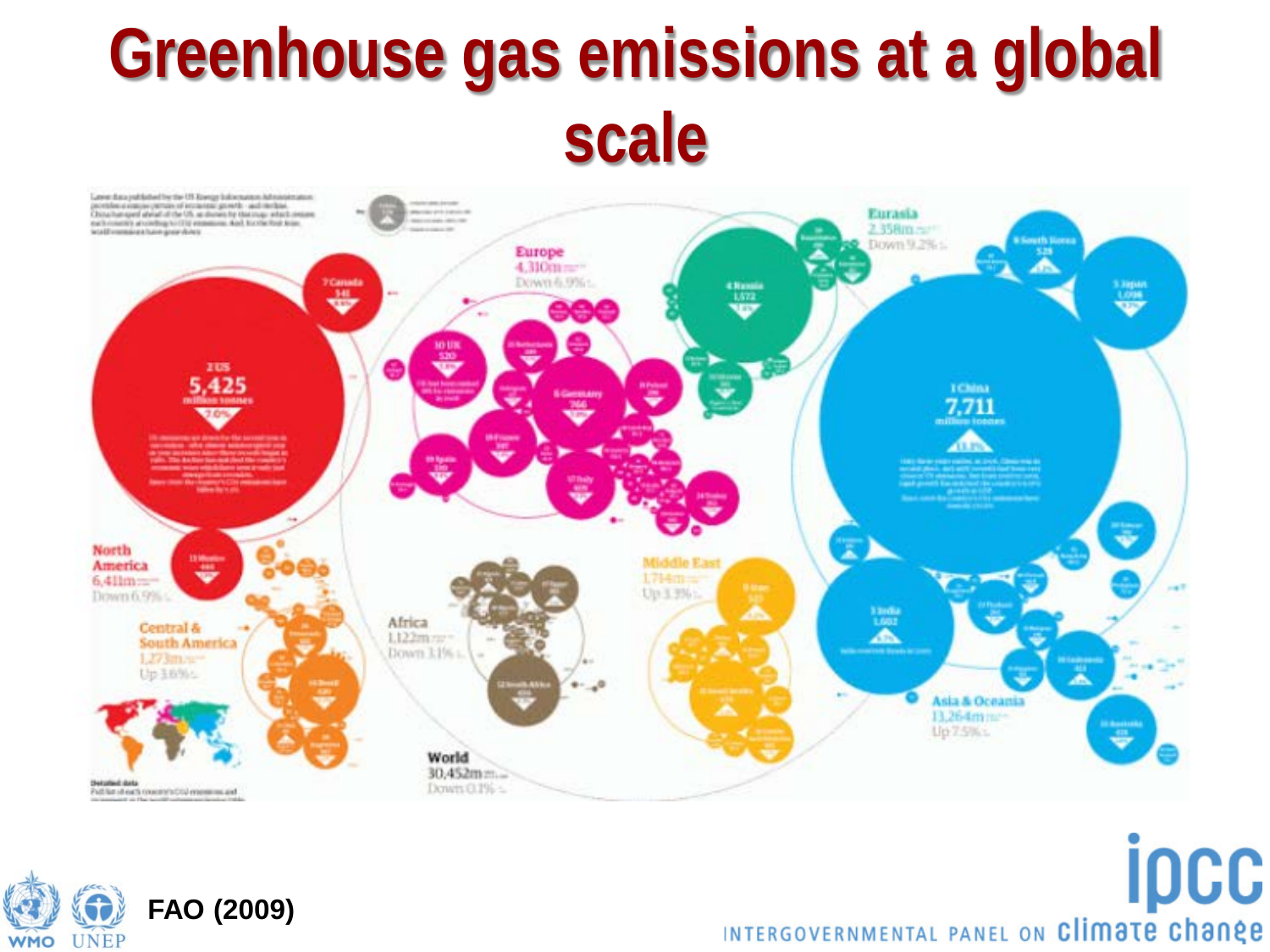# **Contribution of agriculture and forestry sector to global emissions (AFOLU)**



**UNEP** 

**WMO**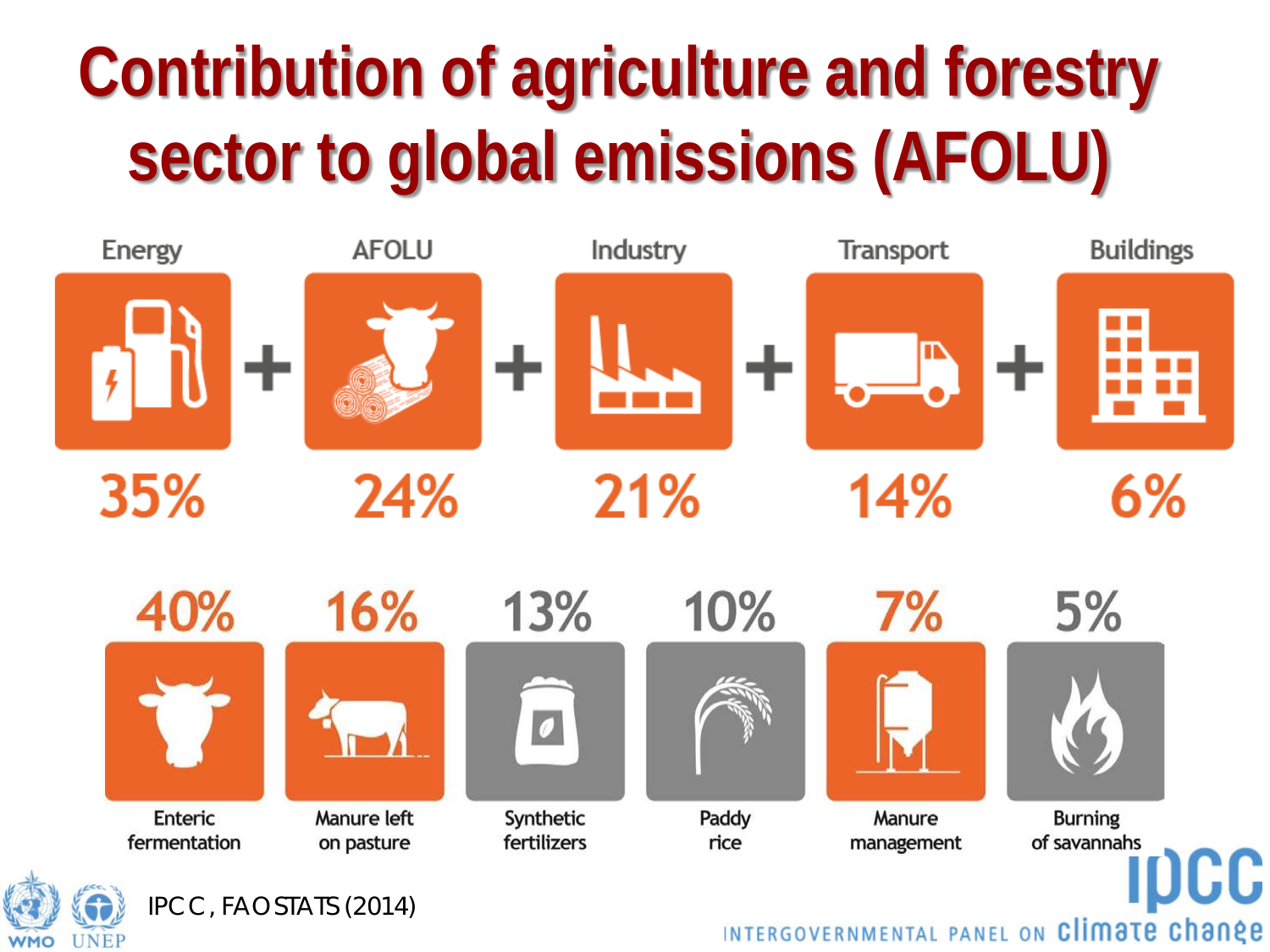### **Agriculture as carbon sink**





**The goal of the Initiative is to engage stakeholders in a transition towards a productive, resilient agriculture, based on a sustainable soil management and generating jobs and incomes, hence ensuring sustainable development**

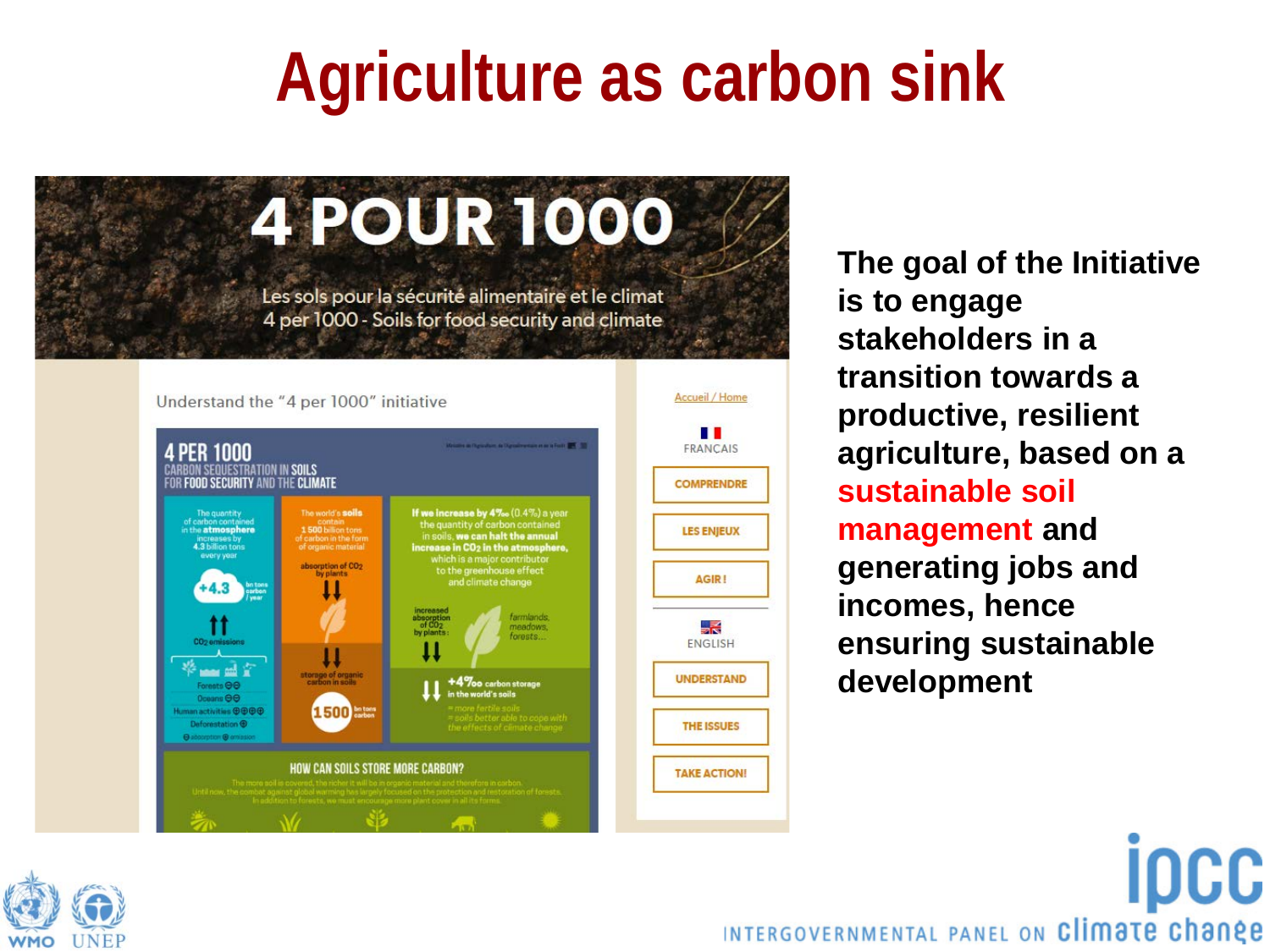### **Some options**

- Soils can be a major source of CO2 sink
- Soil carbon sequestration refers to the storage of C in soils